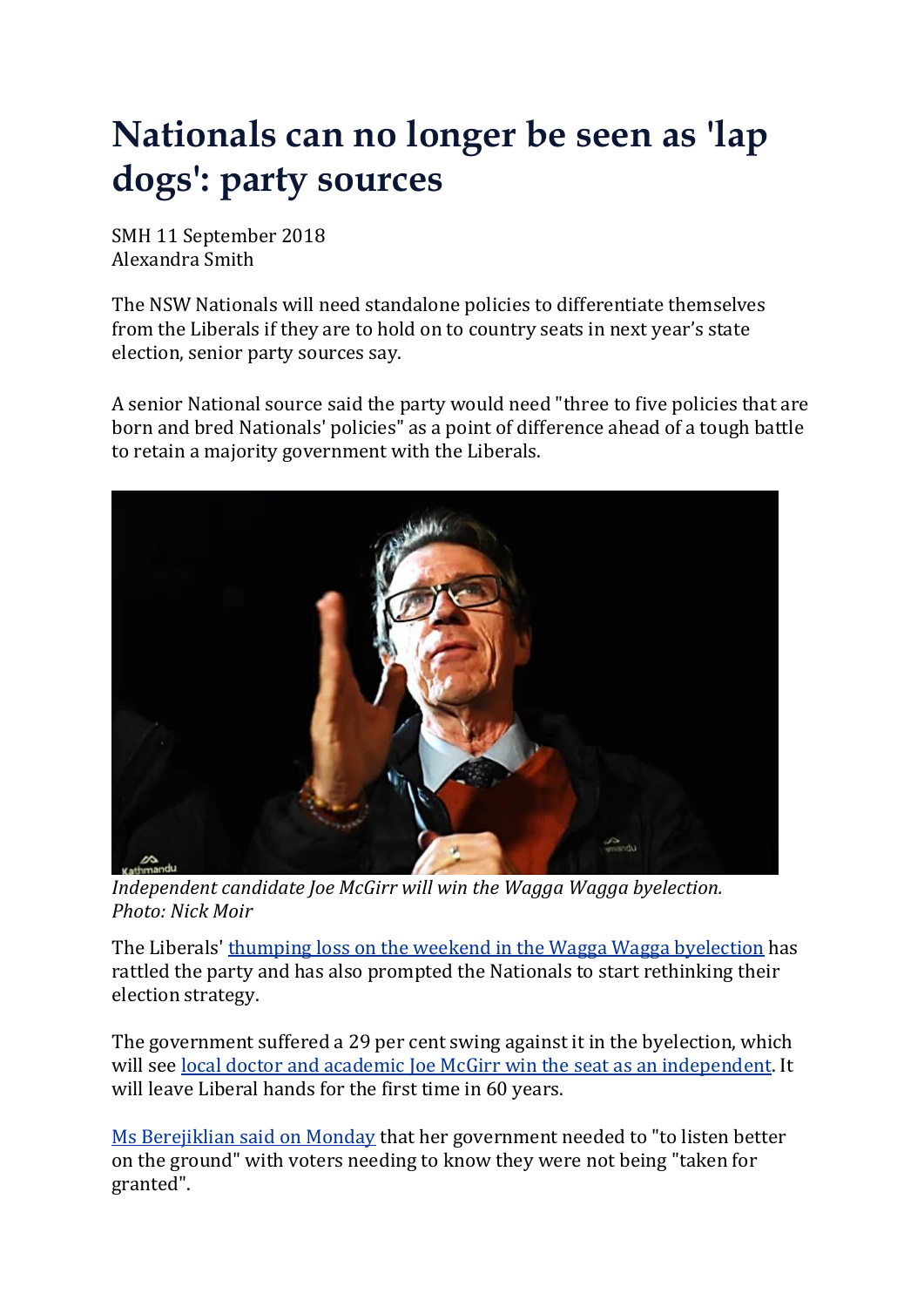But speaking after the loss on Sunday, Ms Berejiklian also pointed the finger at her federal colleagues, blaming the bitter [leadership](https://www.smh.com.au/link/follow-20170101-p4zzjz) battle as one of the [factors](https://www.smh.com.au/link/follow-20170101-p4zzjz) that contributed to the spectacular loss.



*Gladys Berejiklian says her government needs to 'to listen better on the ground'. Photo: James Alcock*

The byelection was called after Liberals MP Daryl Maguire was forced to quit parliament in disgrace after being caught on a phone tap trying to broker a deal with Chinese developers.

Speaking on Monday, Transport Minister Andrew Constance said the byelection showed that local issues were critical for the government.

"So, I think the key point and the key message out of this is that good government is about listening, responding, it's about having local members prepared to work damn hard for their communities," Mr Constance said.

"I think the key message out of Saturday is that if you're in politics for the wrong reason, you'll get caught, you'll get caught out, if not at the ballot box then in the case of Mr Maguire at ICAC and I think the message is pretty clear."

Opposition leader Luke Foley said the government had failed to recognise the people of Wagga Wagga's main concern - the deterioration of government services.